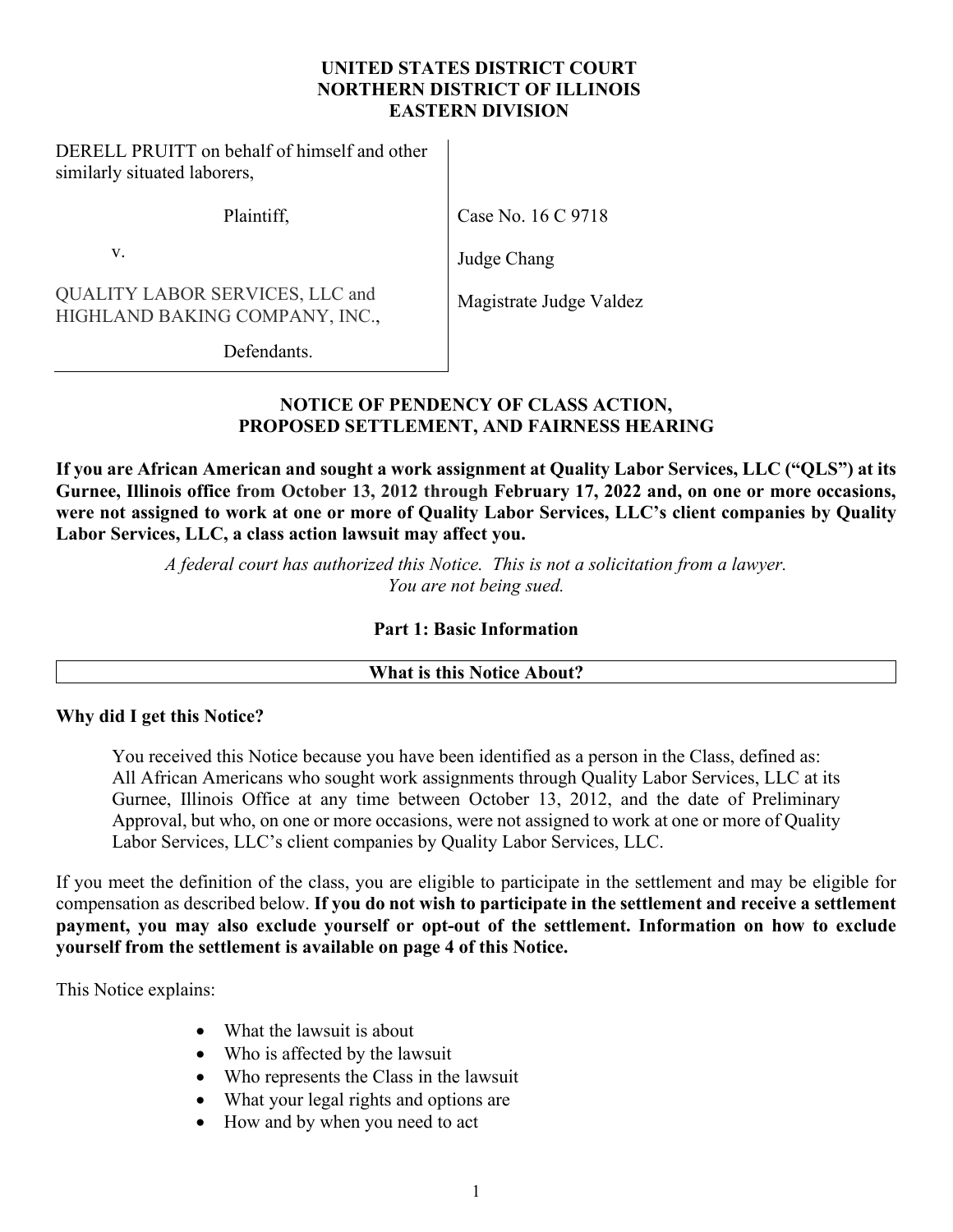### **What is this Notice about?**

This Notice is to tell you about the Settlement of a "class action" lawsuit that was filed against Quality Labor Services, LLC ("QLS") and to tell you about a "Fairness Hearing" before Judge Edmund E. Chang on July 19, 2022 at 12:30 p.m. in Courtroom 2119, located at 219 S. Dearborn Street, Chicago, IL 60604, to determine whether the proposed settlement described in the Class Action Settlement Agreement (the "Agreement") fairly resolves the claims against QLS as explained below. Please check the settlement website at [www.QLS-Settlement.com](http://www.qls-settlement.com/) prior to July 19, 2022, as the Court may decide to hold the fairness hearing by teleconference or offer a teleconference option.

This Notice **is not** a notice of a lawsuit **against** you. A Federal Court has authorized this Notice.

## **What is the Litigation about?**

This lawsuit was filed by Derell Pruitt ("Plaintiff") on behalf of himself and other similarly situated African American laborers who sought work assignments from QLS between October 13, 2012, and February 17, 2022, but who, on one or more occasions, were not assigned to work at one or more of Quality Labor Services, LLC's client companies by Quality Labor Services, LLC. QLS has denied all allegations of wrongdoing, and no Court has held that QLS violated the law. The Plaintiff and QLS have reached a Settlement regarding the litigation.

### **Part 2: The Settlement**

### **What Does the Settlement Entail?**

### **What is the "Settlement" and how was it agreed upon?**

Plaintiff and QLS agreed to a Settlement of this litigation, in which QLS has agreed to compensate Plaintiff and other similarly situated African Americans for the allegations in Plaintiff's complaint. QLS has denied all wrongdoing, and no court has held that QLS violated the law. The Court has granted preliminary approval of the settlement, and the Plaintiff and QLS (collectively, "the Parties") are now seeking Court approval, which is required for the settlement to become effective. The settlement includes a procedure for eligible persons to receive their share of the Settlement Fund. There has been no determination by a court, administrative agency, or other tribunal as to the truth or validity of Plaintiff's allegations against QLS in this Lawsuit.

Substantial amounts of time, energy, and other resources have been devoted by the Parties in prosecuting and in defending the Lawsuit. Unless there is a settlement, that Lawsuit will continue against QLS. In settlement negotiations, the Parties have taken into account the uncertainty of the outcome and the risk of further litigation. In light of these factors, the Parties believe that the settlement is the best way to resolve the Lawsuit while minimizing further expenditures.

The Parties and their attorneys believe that the settlement is fair, reasonable, and adequate, and in the best interests of all of the Settling Parties, including the Settlement Class.

#### **What are the terms of the Settlement?**

QLS has agreed to pay a total Settlement Amount of One Hundred Fifty Thousand and 00/100 Dollars (\$150,000.00) to resolve any and all claims of race discrimination against QLS arising out of African Americans' non-assignment from QLS's Gurnee Office to one or more of QLS's client companies by QLS from October 13, 2012, through February 17, 2022. Not released are any rights that cannot be waived by law, including a right to file a charge of discrimination with an administrative agency, such as the United States Equal Employment Opportunity Commission ("EEOC") and any right to participate in any agency investigation or proceeding. However, Class Members who do not opt out of this Settlement will be waiving any right to recover a monetary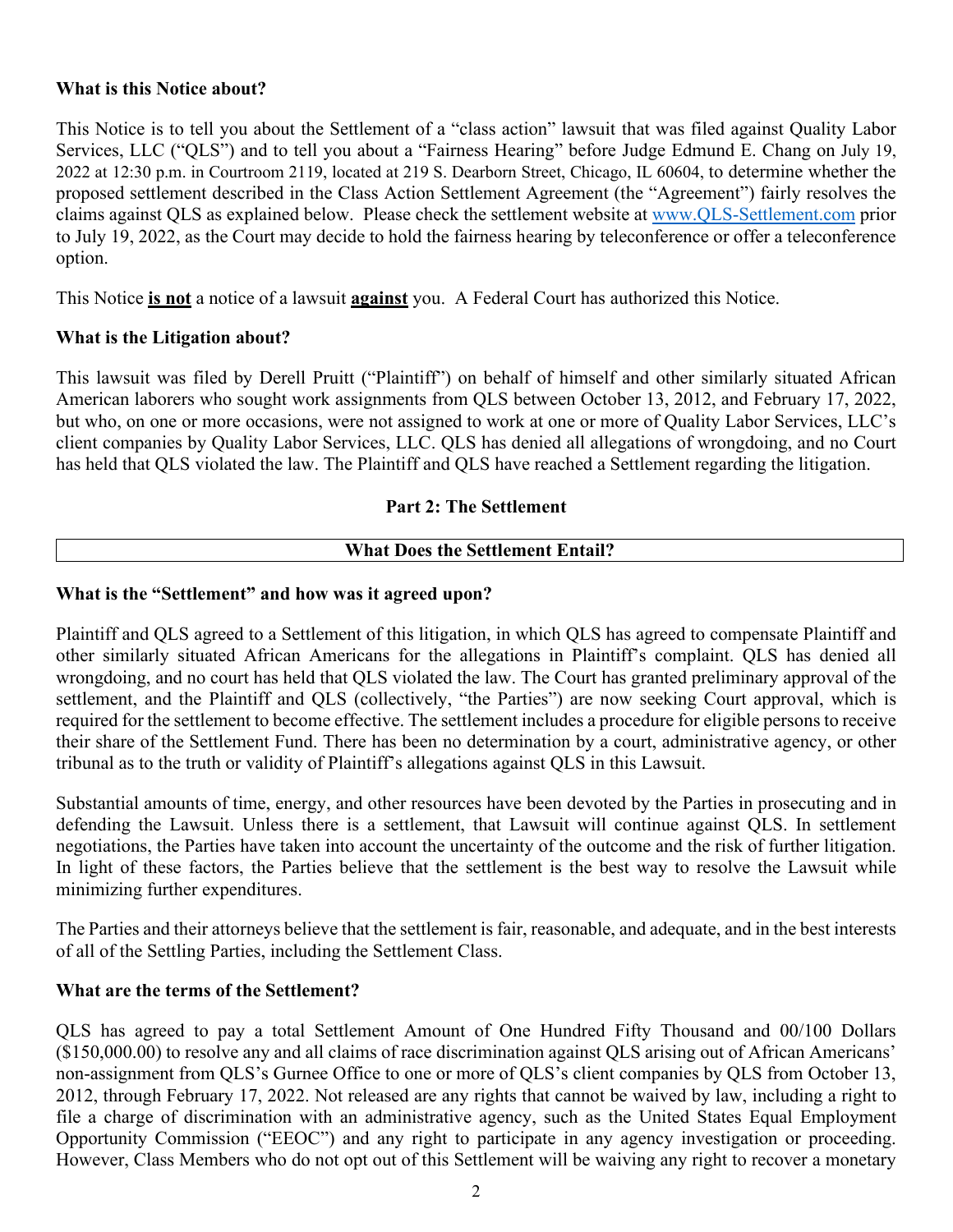award in connection with such a charge or investigation related to the Released Claims for a charge filed by any other individual, by the EEOC, or by any other city, local, state, or federal agency.

Each Class Member shall be allocated a proportionate share of the Settlement Amount after the Settlement Amount has been reduced by: (1) \$500.00 to the Named Plaintiff for executing a full release of all claims as to QLS and for helping to litigate and settle this Lawsuit; (2) no more than one-third (33.3%) of the Settlement Amount, as approved of and ordered by the Court, as payment for Class Counsel's attorneys' fees and reasonable costs, and (3) the costs of administering the settlement up through final approval of the settlement. The Settlement Amount as reduced by the foregoing amounts is referred to as the "Net Class Settlement Fund."

### **What am I entitled to recover under the Settlement?**

If the settlement is approved by the Court, every Settlement Class Member, including Plaintiff, who timely submits a valid claim form will receive a settlement payment. Each Class Member who files a valid, timely claim will receive a *pro rata* share of the Net Class Settlement Fund. The amount you receive will depend on how many Class Members file valid, timely claims.

The Parties agree that 50% of each Claimant's Settlement Payment will be considered wages and will be reported as such on an IRS Form W-2 and that the remaining 50% of each Claimant's Settlement Payment will be considered compensatory damages and will be reported as such on an IRS Form 1099 where mandated by the Internal Revenue Service. Appropriate withholding of federal, state, and local income taxes and the Claimants' share of Federal Insurance Contributions Act (FICA) taxes shall be deducted from the respective Settlement Payments and reported in the above referenced Form W-2. Other than the withholding and reporting requirements herein, Claimants shall be solely responsible for the reporting and payment of their share of any federal, state, and/or local income or other taxes on payments received pursuant to this settlement.

#### **How do I participate?**

#### **How do I receive a Settlement Award?**

To receive a part of the Class Settlement Fund, you must complete and sign the Claim Form without alteration or amendment and return it to the Claims Administrator on or before May 31, 2022. *If you do not timely complete and return a signed and fully completed Claim Form, you will not receive a monetary settlement award.*

#### **Am I required to participate in the Settlement?**

No, you may do nothing, and you will remain a member of the class and bound by the settlement, but you will not receive a check.

You also have the right to exclude yourself from the Lawsuit and "opt-out" of the settlement if you comply with the opt-out procedure stated below. If you exclude yourself, you will not receive money from this settlement.

## **What is the Fairness Hearing and do I need to attend?**

The purpose of the Fairness Hearing in this case is to determine whether the proposed settlement of the Lawsuit is fair, reasonable, and adequate, and whether the proposed settlement should be finally approved by the Court and the Lawsuit dismissed. **Any Class Member who is satisfied with the proposed settlement does not have to appear at the Fairness Hearing.**

#### **How can I opt-out of the Settlement?**

To exclude yourself from the Settlement, you must submit the following written statement: "I request to be excluded from the settlement in *Pruitt, et al. v. Quality Labor Services, et al.*, Case No. 16-cv-09718" personally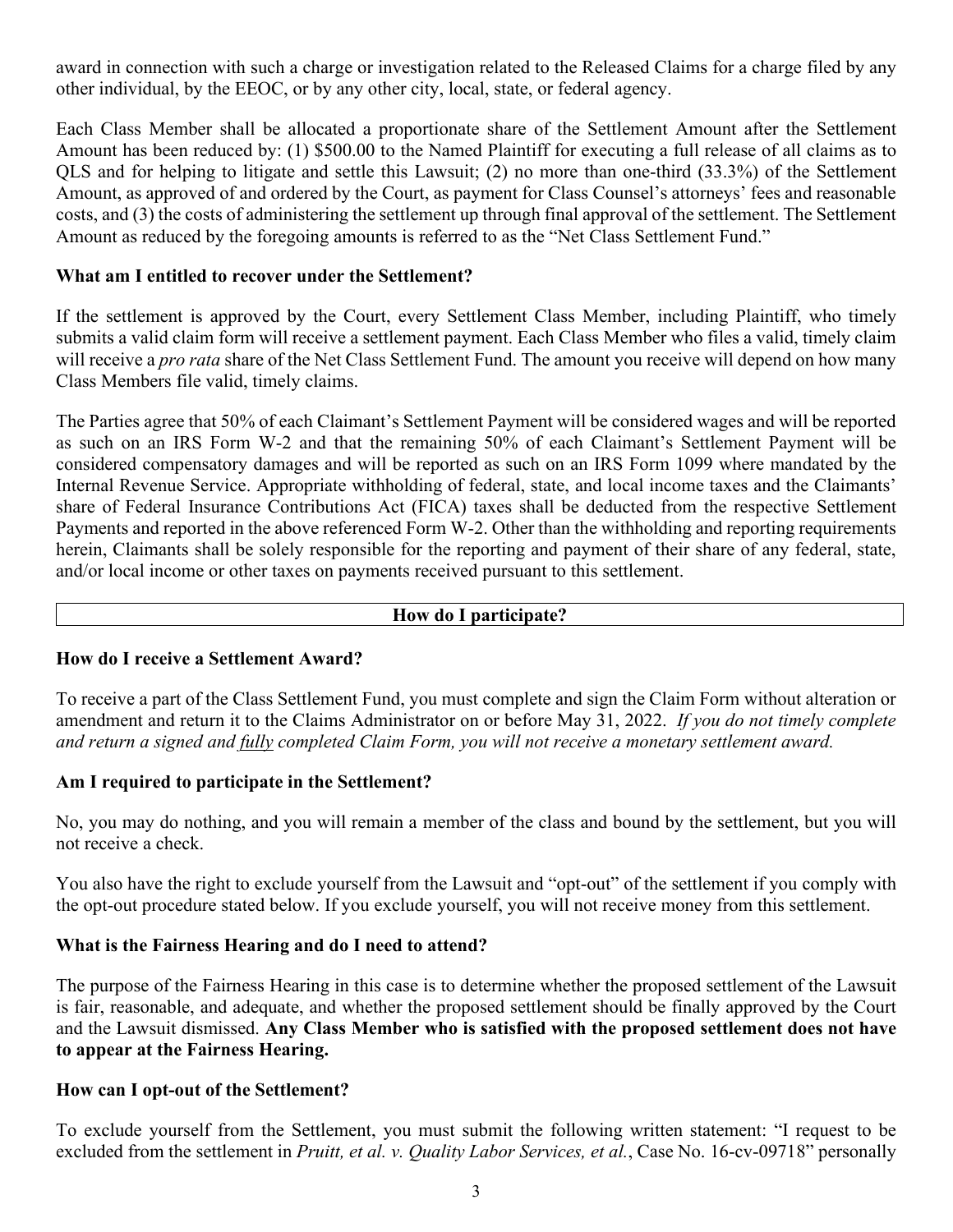signed by you and include your full name, address, and telephone number and submit it to the Claims Administrator. **The Request for Exclusion must be filed no later than May 31, 2022, to be effective. If you opt-out of the settlement you will not recover any money as part of this settlement.** You may, however, pursue other legal remedies apart from the settlement that may be available to you. Neither the Parties nor their attorneys make any representations to you regarding what, if any, legal remedies are available to you should you choose to opt-out. **YOU SHOULD NOT OPT-OUT IF YOU WISH TO PARTICIPATE IN THE SETTLEMENT.**

## **How can I object to the Settlement?**

Any person who has not validly and timely opted-out of the settlement but who objects to the proposed settlement may appear in person or through counsel at the Fairness Hearing and be heard as to why the settlement should not be approved as fair, reasonable, and adequate, or why a final judgment should or should not be entered dismissing the Lawsuit with prejudice. No attorneys' fees will be paid by Defendants to an objector's counsel for work related to an objection to this settlement. To object to the settlement, you must submit a written statement explaining the basis for your objection and you must include your full name, address, and telephone number and submit it to the Claims Administrator on or before July 15, 2022. The objection must set forth, in clear and concise terms, the legal and factual arguments supporting the objection, copies of papers, briefs, or other documents upon which the objection is based, a list of all persons who will be called to testify in support of your objection, and your signature, even if you are represented by counsel. Settlement Class Members who do not timely make their objections in this manner will be deemed to have waived all objections and shall not be heard or have the right to appeal approval of the settlement.

If you file an objection and wish it to be considered, you must also appear at the "Fairness Hearing" on July 19, 2022 at 12:30 p.m. in Courtroom 2119, located at 219 S. Dearborn Street, Chicago, IL 60604, at which time the presiding judge in this case, Judge Edmund E. Chang, will consider whether to grant final approval of this settlement. Please check the settlement website at [www.QLS-Settlement.com](http://www.qls-settlement.com/) prior to July 19, 2022, as the Court may decide to hold the fairness hearing by teleconference or offer a teleconference option. YOU ARE NOT REQUIRED TO ATTEND THIS HEARING UNLESS YOU PLAN TO OBJECT TO THE SETTLEMENT. Please note that it is not sufficient to simply state that you object. You must state reasons why you believe the settlement should not be approved.

## **When is the Court hearing to determine if the Settlement is fair?**

The Fairness Hearing will be held before Judge Edmund E. Chang on July 19, 2022 at 12:30 p.m. in Courtroom 2119, located at 219 S. Dearborn Street, Chicago, IL 60604. Please check the settlement website at www.OLS-[Settlement.com](http://www.qls-settlement.com/) prior to July 19, 2022, as the Court may decide to hold the fairness hearing by teleconference or offer a teleconference option. The Fairness Hearing may be adjourned from time to time as the Court may direct, without further notification. If you are a member of the Settlement Class, you will be bound by the proposed Settlement if it is approved, unless you opt-out by making a timely Request for Exclusion as described above.

# **What rights am I giving up if I participate in the Settlement?**

Class Members who do not opt out of the Settlement, will release and forever discharge Quality Labor Services, LLC and each of its current, former, and future affiliates, including, without limitation, parents, subsidiaries, and related entities, predecessors, successors, divisions, joint ventures and assigns, and each of these entities' past or present directors, officers, employees, partners, members, employee benefit plans (and their agents, administrators, fiduciaries, insurers and reinsurers), principals, agents, insurers, co-insurers, re-insurers, managers, shareholders, attorneys, and personal or legal representatives, in their individual and representative capacities (collectively referred to as the "Released Parties"), from any and all claims of race discrimination arising out of the non-assignment from QLS's Gurnee, Illinois Office to one or more of its client companies from October 13, 2012, through February 17, 2022, known or unknown. This Waiver and Release explicitly does not waive any rights that cannot be waived by law, including your right to file a charge of discrimination with an